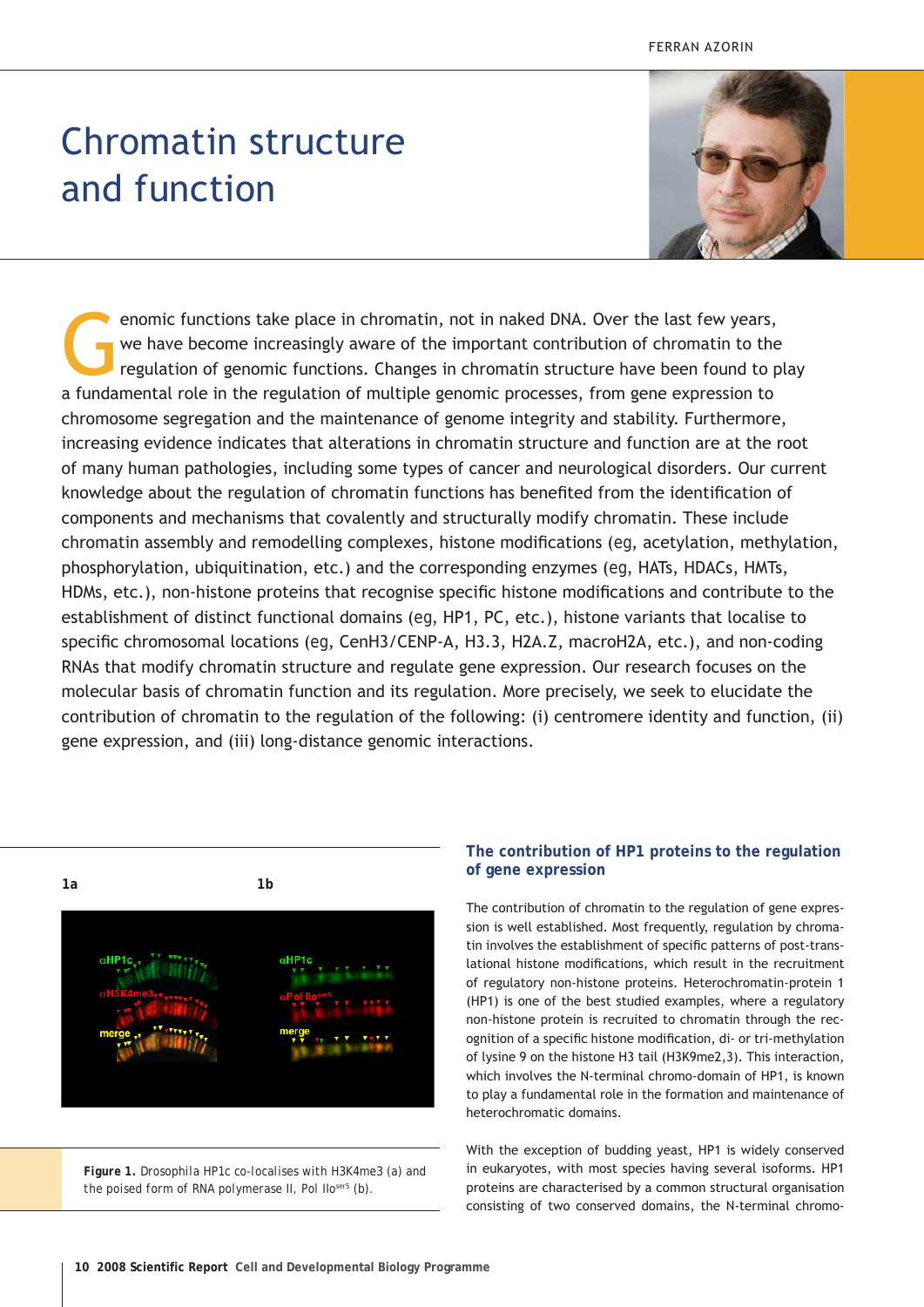#### **RESEARCH GROUP MEMBER**S

**Principal Investigator** Ferran Azorín **Research Associates** Jordi Bernués, Maria Lluïsa Espinàs **Postdoctoral Fellows** Martí Badal, Francesc Xavier Marsellach, Olga Moreno, Mònica Torras **PhD Students** Lorena Aguilar, Xavier Aran, Marta Batlle, Marta Blanch, Sergi Cuartero, Joan Font, Marta Lloret, Sonia Medina, David Piñeyro, Olivera Vujatovic **Research Assistants**  Carles Bonet, Esther Fuentes, Gemma Molla, Alicia Vera **Visiting Students** Tomasso Cabaza





domain and the C-terminal chromo-shadow domain, which are spaced by a variable non-conserved hinge-domain. The existence of multiple isoforms suggests functional specialisation, with distinct isoforms exerting different functions. For instance, in *Drosophila*, three of the five HP1 isoforms (HP1a, HP1b and HP1c) are ubiquitously expressed, while the other two (HP1d/Rhino and HP1e) are predominantly expressed in the germ-line. Moreover, ubiquitously expressed HP1 isoforms show differential chromosomal distributions, as HP1a is mainly associated with heterochromatin, while HP1c is excluded from centromeric heterochromatin and HP1b is found both in euchromatic and heterochromatic domains. A similar situation is observed in mammals, where the localisation patterns of the three HP1 isoforms (HP1α, HP1β and HP1γ) overlap only partially and show differential dynamics during differentiation and cell cycle progression.

The molecular mechanisms that determine the distribution of the various HP1 isoforms and their differential functional properties remain largely unknown. Most of our knowledge about the mechanisms of action of HP1 proteins derives from studies addressing the functional properties of *Drosophila* HP1a or mammalian HP1 $\alpha$ . From these studies, a general picture emerges by which, through the chromo-domain, HP1 proteins bind chromatin regions enriched in H3K9me2,3, while through the chromo-shadow domain they recruit different factors, thereby resulting in various functional outcomes, namely heterochromatin assembly and gene silencing. It is uncertain whether this general picture applies to all HP1 proteins and scenarios. In this context, we have reported the functional characterisation of HP1c, a *Drosophila* HP1 protein of largely unknown properties (Font-Burgada *et al*, 2008). Our results show that HP1c extensively co-localises with poised RNA polymerase II and H3K4me3, a modification that correlates with active chromatin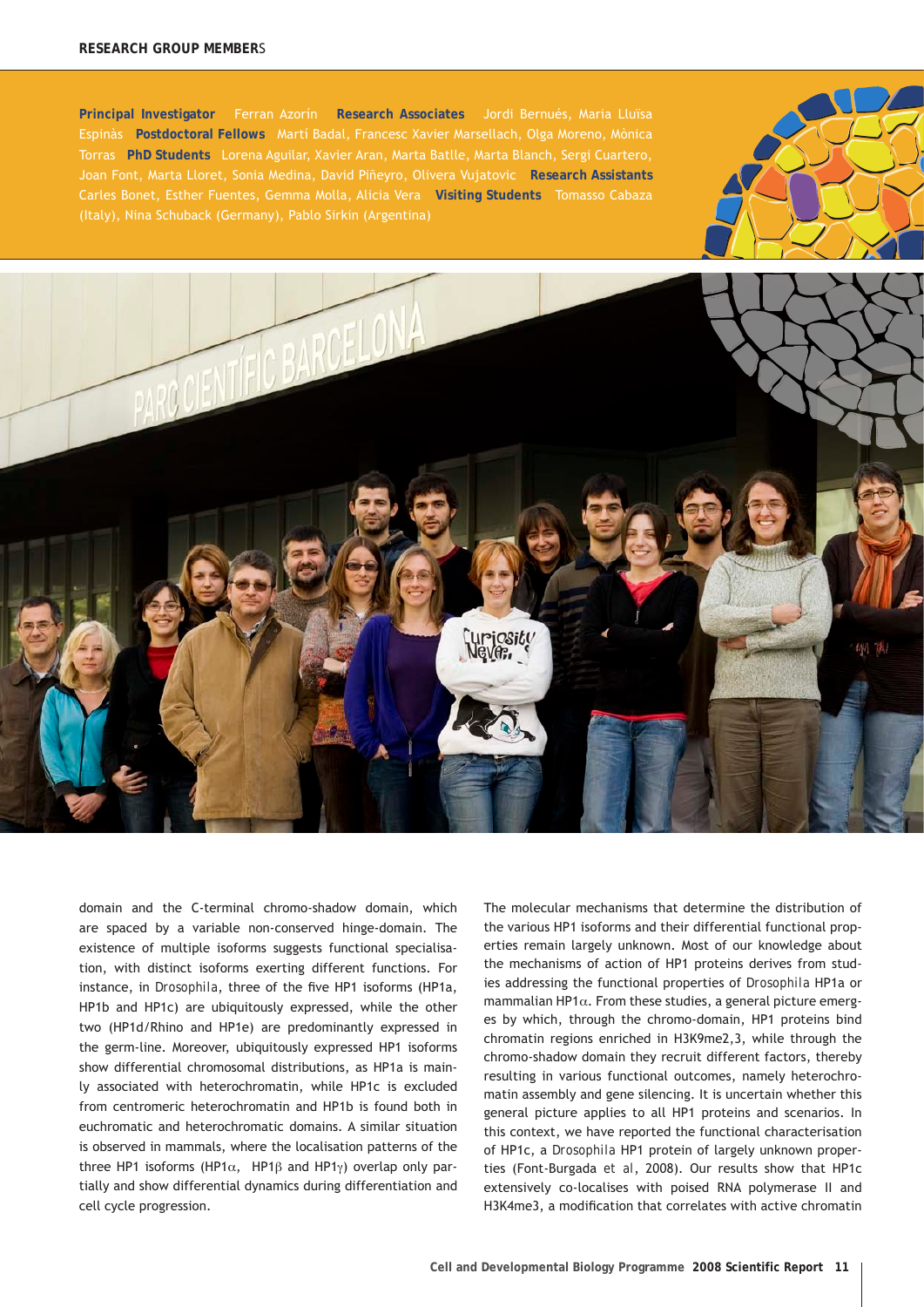**2a**



*Figure 2. Drosophila HP1c interacts with the zinc-finger proteins WOC and ROW. (a) HP1c extensively co-localises with WOC (a similar co-localisation is observed with ROW). (b) Binding of HP1c to chromatin is abolished in the absence of ROW (rowRNAi chromosomes; similar results are obtained in wocRNAi chromosomes).*



*Figure 3. In vitro transcription experiments showing that the GAGA Q domain, when fused to GAL4, activates transcription despite the presence of a non-functional TATA-box (TGTAAA). When complemented with an altered specificity, TBP (hTBP<sub><i>AS*</sub></sub>) *basal transcription is restored and activation is possible even in a heat-inactivated nuclear extract.*

domains, thereby indicating that HP1c contributes to the regulation of gene expression (Figure 1). In fact, HP1c forms a distinct multi-protein complex with two zinc-finger proteins, WOC (without children) and Relative-of-WOC (ROW), both putative transcription factors. HP1c efficiently binds H3K9me2,3 *in vitro*, but its binding to chromatin depends strictly on both WOC and ROW (Figure 2). Moreover, expression profiling indicates that HP1c, WOC and ROW extensively co-operate to regulate gene expression, especially in the context of the nervous system. From this study, which unveils the essential contribution of DNA-binding proteins to HP1c functionality and recruitment, HP1 proteins emerge as an increasingly diverse family of chromatin regulators.

# **The contribution of the** *Drosophila* **GAGA factor to the regulation of gene expression**

GAGA is a *Drosophila* transcription factor that is involved in many nuclear activities. In transcription experiments performed *in vitro*, we have obtained evidence that GAGA factor enhances transcription by stabilising pre-initiation complex (PIC) and by promoting reinitiation (Vaquero *et al*, 2008). Formation of PIC prior to GAGA addition prevents activation, thereby suggesting that GAGA is required early in the formation of activated complexes. GAGA stimulation of transcription can be attributed in part to the stabilisation of PIC and can occur *in vitro* and *in vivo* even in the absence of a functional TATA box. This finding suggests that GAGA recruits and/ or nucleates the general transcription factors (in particular TBP and/or TFIID) to assemble PIC in a similar way as the wellknown Gal4VP16 activator acts. All these properties depend on the GAGA C-terminal glutamine-rich domain and, in addition to other roles and previous data, support a role of GAGA as a transcription factor (Figure 3).

GAGA overexpression and depletion experiments performed genome-wide in *Drosophila* S2 cells have shown that GAGA is essentially an activator of transcription (Bernués *et al*, 2007). Despite a relatively short list of genes whose expression is affected by GAGA dosage in these experiments, a large number of uncharacterised genes have been shown to be under its control (~50% of them). Among the known targets, some show a high score and are likely to be direct GAGA targets. While they are currently under assay, the first studied in more detail is a pro-apototic gene (sickle), which we have shown to be responsible for the high lethality observed in two experimental conditions in flies. Moreover, we have demonstrated this lethality to be fully rescued by coexpression of the anti-apoptotic DIAP1. Remarkably, lethality in other conditions cannot be recovered in this way, thereby strongly suggesting that the effects of GAGA are contextdependent. Gene ontology analysis of our results revealed that GAGA is most highly relevant in regulating the expression of genes involved in cell adhesion and development in S2 cells. These findings have been obtained in a cellular system and do not represent the complete picture of GAGA action. Therefore, and also because of the highly significant effect of GAGA on genes involved in development, we are currently performing similar experiments in transgenic flies (Figure 4).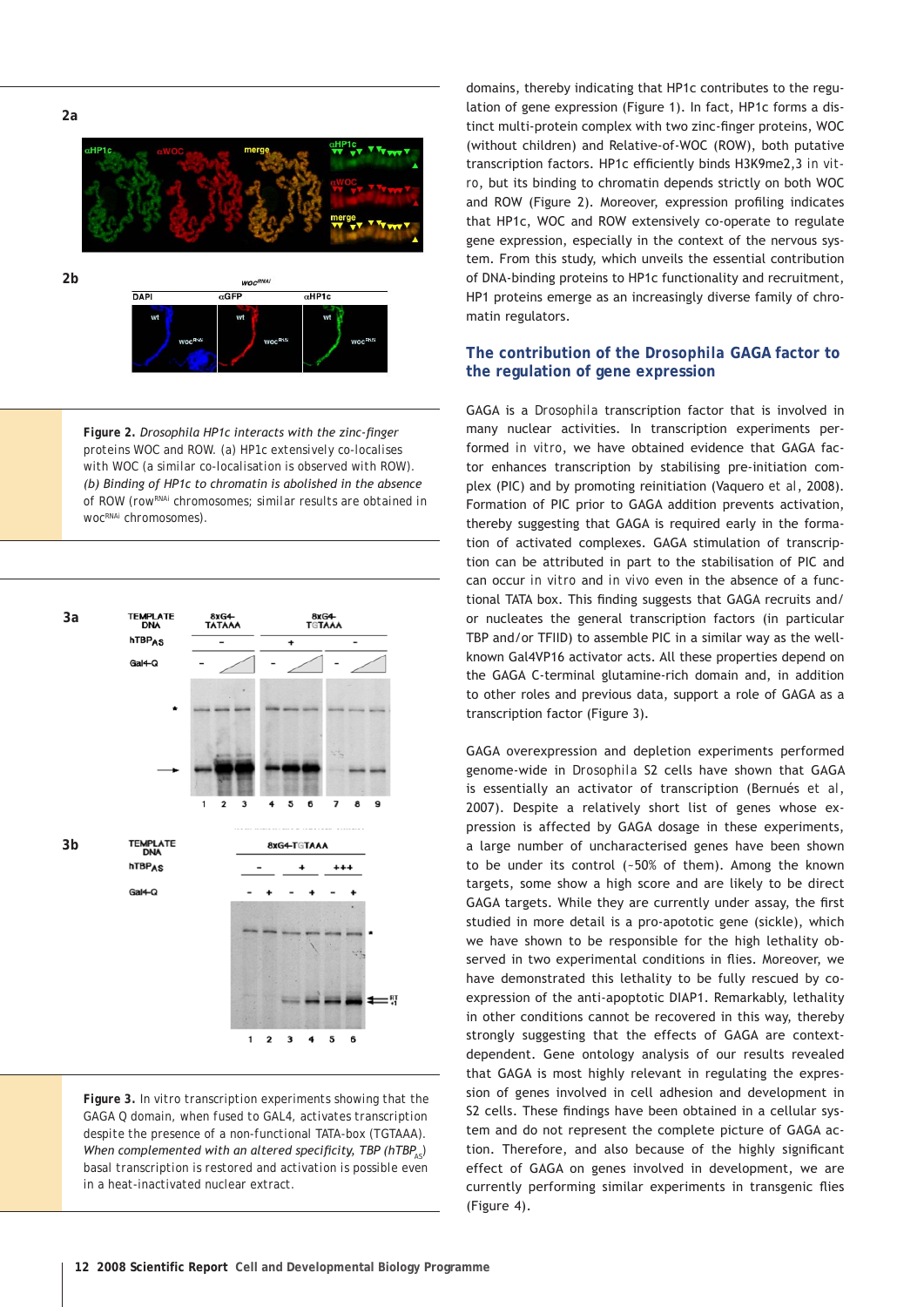## **Long-distance genomic interactions: the contribution of CENP-B to the regulation of mating-type switching in fission yeast**

In the fission yeast *Schizosaccharomyces pombe*, haploid cells switch mating type by means of a tightly regulated gene conversion event that involves long-distance interactions between an expressed *locus* (*mat1*) with either of two silent donor *loci* (*mat2* and *mat3*), which are located 17 kb and 29 kb away from *mat1*, respectively. Mating-type information is contained in the silent *mat2-P(plus*) and *mat3-M(minus) loci* but is expressed only after translocation to the *mat1 locus*, thereby giving rise to *mat1P* or *mat1M* cells, depending on whether *mat2* or *mat3* information is expressed at *mat1*. Silencing at the *mat2* and *mat3 loci* is mediated by heterochromatin, which, in the mating-type region, extends for a 20-kb long domain.

Mating-type switching initiates during DNA replication with the introduction of a strand-specific single-strand (SSB) imprint at *mat1*, which, in the next round of DNA replication, is converted into a double-strand break (DSB). This DSB is then healed by gene conversion using *mat2* or *mat3* as donors. Donor selection is, however, not random. On the contrary, *mat1P* cells preferentially use *mat3* as donor while *mat1M* cells use *mat2*. Directionality of switching therefore ensures that cells switch to the opposite mating-type with a very high frequency. Directionality of switching is determined by the cell-type specific distribution of the Swi2/Swi5-complex, which promotes recombination. In mat1P cells, Swi2/Swi5 localisation is restricted to a recombination-enhancer (SRE) located adjacently to *mat3* so that under these circumstances only *mat3* is efficiently used as donor. In contrast, in *mat1M* cells, Swi2/Swi5 spreads across the entire mating-type region, reaching the *mat2 locus*, which becomes the preferred donor site as a result of the structural constraints imposed by heterochromatin. The spread of Swi2/Swi5 in *mat1M* cells relies on heterochromatin, as it is abolished by mutations that affect heterochromatin formation. Consequently, in the absence of heterochromatin, *mat3* is used as a donor at a much higher frequency than *mat2* (Figure 5).

However, the mechanisms that regulate the spread of Swi2/ Swi5 across heterochromatin are not fully understood. In this context, we have reported on the identification of the first factor required for the heterochromatin-mediated spread of Swi2/Swi5, Abp1 (Aguilar-Arnal *et al*, 2008). We have shown that Abp1 binds at the mating-type *locus* and regulates directionality of switching. In abp1Δ cells, *mat3* is preferentially used as donor as occurs when heterochromatin is disrupted. The deletion of abp1, however, does not affect heterochromatin organisation at the mating-type region. This observation indicates that Abp1 is required for the efficient spread of Swi2/ Swi5 across heterochromatin. ChIP-experiments have confirmed this hypothesis.

Abp1 is a member of the CENP-B family of proteins, which were first identified in humans as centromere-associated proteins. CENP-Bs are conserved sequence-specific DNA-binding proteins that derive from pogo-like transposases through independent domestication events. In fact, in *S. pombe*, Cbh1 and Cbh2 are also homologous to CENP-B and, together with Abp1, play redundant functions in the regulation of various nu-



W: wing imaginal disk; L: leg imaginal disk

*Figure 4. DppGal4-directed overexpression of GAGA<sub>519</sub> induces sickle (Skl) misexpression in wing and leg disks that later results in loss of legs and strong lethality. Arrows indicate Skl expression.*



*Figure 5. Abp1 is required for heterochromatin-dependent spread of the Swi2/Swi5 complex. In mat1P cells, the Swi2/ Swi5-complex localises to mat3 (a) and only in mat1M cells does it spread to mat2 (b), thereby allowing its use as donor during switching. The spread of Swi2/Swi5 to mat2 is mediated by heterochromatin and is abolished by mutations in heterochromatin assembly factors (ie, swi6*Δ*, crl4*Δ*) (c), which prevent the use of mat2 as donor. In abp1*Δ *cells, heterochromatin organisation of the mating-type locus is preserved but mat2 is not efficiently used as donor, thereby indicating that the spread of Swi2/Swi5 to mat2 is abolished (d).*

clear processes. However, the contribution to the regulation of directionality of mating-type switching is specific to Abp1, as deletion of *cbh1* or *cbh2* shows no effects on this process (Aguilar-Arnal *et al*, 2008). Taken together, these observations unveil the diversity of functions regulated by CENP-B proteins, which emerge as general regulators of chromatin structure and function.